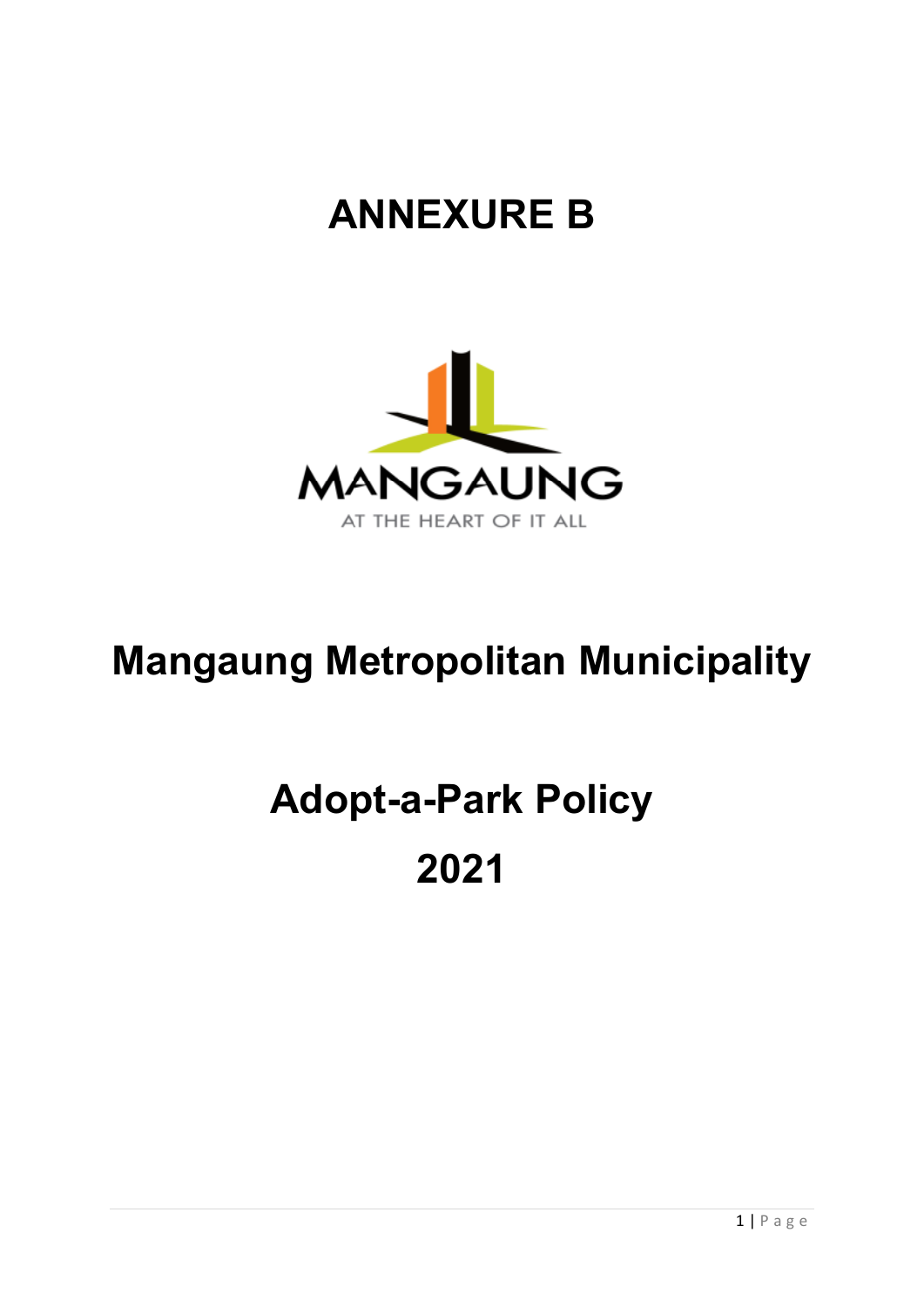# **Table of contents**

- 1. Vision of the Municipality
- 2. Policy focus and preamble
- 3. General information
- 4. Definitions
- 5. Scope of the policy
- 6. Purpose of Policy
- 7. Benefits of adopting a park
- 8. Areas to adopt
- 9. Care for adopted areas
- 10. How to get involved
- 11. Policy conditions
- 12. Terms and conditions for adoption
- 13. Training and mentoring of volunteers
- 14. Recognition
- 15. Training and mentoring
- 16. Outdoor advertising and marketing
- 17. Consultation
- 18. Appendices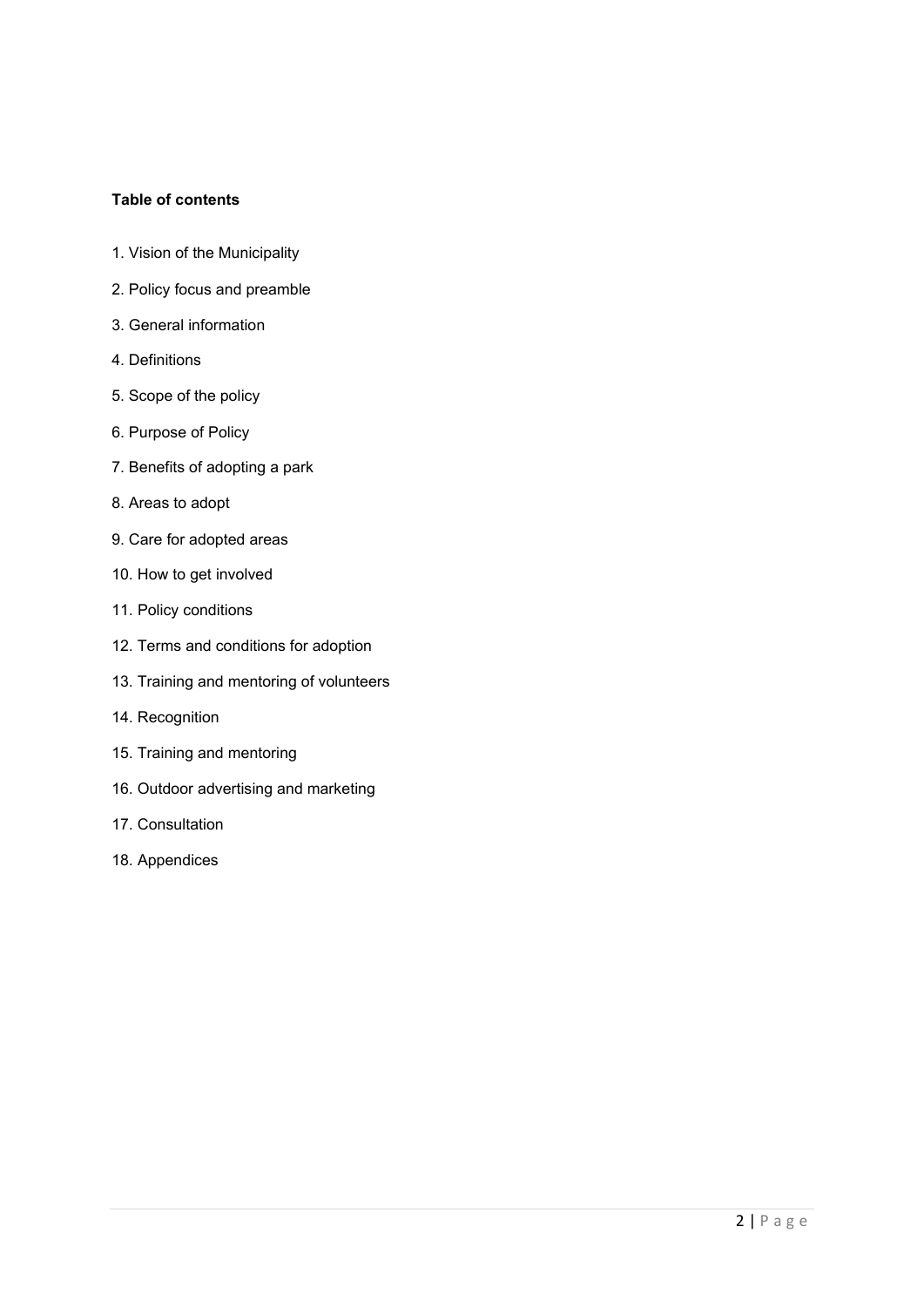# **1.Vision of the Municipality**

#### *Mangaung is attractive, safe, clean, green and healthy, and sought after by visitors and investors and to have an attractive environment with clean, well-kept natural open spaces, parks and a well maintained built up environment.*

#### **2. Policy focus and preamble**

- 2.1 The Mangaung Metropolitan Municipality places a high value in the preservation and maintenance of their open spaces to ensure that MMM is attractive, safe, clean, green and healthy and sought after by visitors and investors.
- 2.2 The purpose of this policy is to involve Mangaung communities to protect and maintain MMM's parks and open spaces and to re-emphasize the importance of parks and open spaces to the broader community of Mangaung.
- 2.3 The specific objectives of the policy are as follows:
- 2.3.1 To involve the public and private sector in the upkeep, development and maintenance of parks and open spaces;
- 2.3.2 To educate the public about creating and reserving clean, green and safe parks for everyone;
- 2.3.3 To support all sectors interested in improving and conserving our open spaces.

#### **3.General information**

- 3.1 The Adopt-a-Park program allows a group of individuals from the community to adopt a specific park or specified location in a larger park to clean up through debris and litter removal. The Sub- Directorate Parks and Cemeteries will provide rubbish bags and collection of the litter bags after the clean-up. The sub-directorate will also erect a sign recognizing the adoptive group at the park.
- 3.2 The Sub- Directorate Parks and Cemeteries may identify specific parks that will be part of the Adopt-a-Park program. Several city parks may be excluded from this list by the Sub- Directorate Parks and Cemeteries due to safety, economics, logistics, or other issues specific to park properties, including undeveloped parks. Large parks may have specific areas designated for clean-up efforts. A maximum number of groups that can adopt one park may be designated due to size, usage, or other issues specific to a park
- . 3.3 Groups from the community are invited to participate in the program. Groups must have at least six individuals to be qualified for the program, and may include children and adults.

# **4. Definitions**

In this policy, unless the context indicates otherwise –

- 4.1 "**Accounting officer**" shall mean the duly appointed MMM City Manager.
- 4.2 **"Adopter"** shall mean the individual or individuals, corporation, company, firm, business, partnership or public agency that applies to Adopt-A-Park or a portion of a park and with whom the agreement is made.
- 4.3 **"Agreement"** shall mean a fully executed agreement between the Municipality and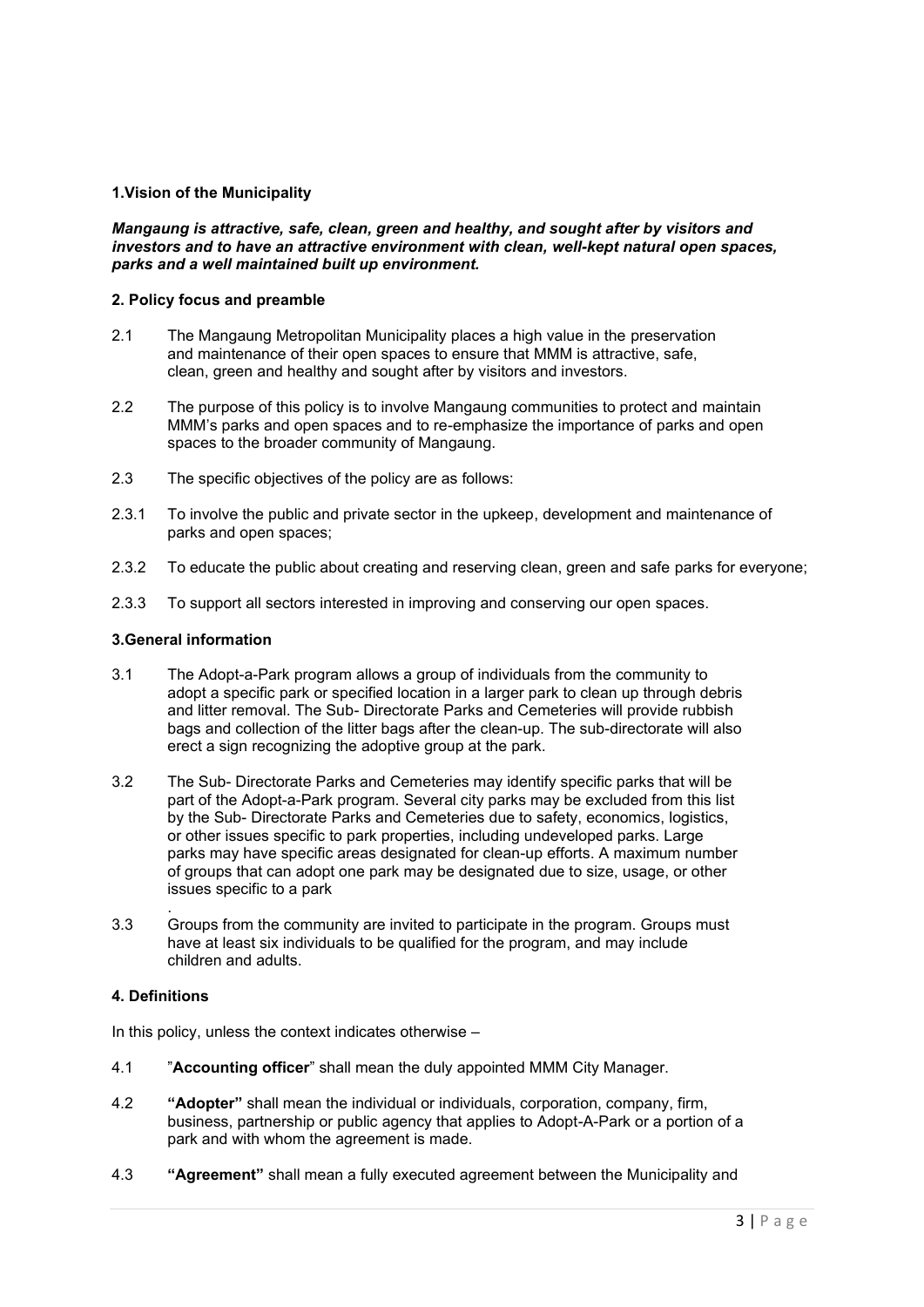the Adopter that incorporates the requirements of these rules allowing the adopter and its participants to perform duties. An agreement does not convey any property right or interest.

- 4.4 "**City Manager**" shall mean the duly appointed MMM City Manager, his designate or any person acting on his behalf.
- 4.5 **"CFO"** shall mean the duly appointed Chief Financial Officer of the MMM, his designate or any person acting on his behalf.
- 4.6 "**Community Based Organization (CBO)**" shall mean an organization of and driven mainly by private individuals from the relevant community, with representation of institutions which provide scientific, financial and social support. Such institutions may be assisted by tertiary educational facilities or private companies, government sub-directorates or the MMM.
- 4.7 "**Council**" shall mean the municipal council of the Mangaung Local Municipality.
- 4.8 "**Executive Mayor**" shall mean the duly elected Executive Mayor of the Mangaung Metropolitan Municipality or any person acting on his behalf.
- 4.9 "**HOD: Social Services**" shall mean the duly appointed Head of Sub-directorate of Social Services of the MMM, his designate or any person acting on his behalf.
- 4.10 "**Memorandum of Understanding**" shall mean a written agreement entered upon between Council and an individual or legal entity (grout of people, company, organization or CBO) in accordance with foregoing communication.
- 4.11 "**MFMA**" shall mean the Municipal Finance Management Act, Act No. 56 of 2003. "**Municipality**" shall mean the Mangaung Metropolitan Municipality.
- 4.12 "**Municipal Manager**" shall mean the duly appointed MMM City Manager, his designate or any person acting on his behalf.
- 4.13 "**Operational Plan**" means a series of work tasks agreed to by the Adopter and MMM. A copy of the operational plan shall be attached to the agreement.
- 4.14 "**Park**" shall mean a protected area, in its natural or semi-natural state or planted and set aside for human recreation and enjoyment or for the protection of wildlife or natural habitats. It may consist of rocks, soil, water, flora and fauna and grass areas.
- 4.15 "**Policy**" shall mean the MMM Official Adopt-A- Park Policy.
- 4.16 "**Private open space**" means any land zoned private open space for the use as open space, garden, ornamental garden, playground, sport ground to which the general public has no right of access except with consent.
- 4.17 "**Public open place**" shall mean any land used by the general public as open space, park, garden, playground, recreation ground, sport ground, pleasure resort or square.
- 4.18 "**Supply Chain Management Policy**" shall mean the Mangaung Metropolitan Municipality Supply Chain Management Policy as approved by council on 1 September 2005 and as amended from time to time.

# **5. Scope of the policy**

5.1 Any volunteer group, identified as Adopters, may Adopt-A-Park or a portion of a park for the purpose of maintaining, preserving, developing and improving parks in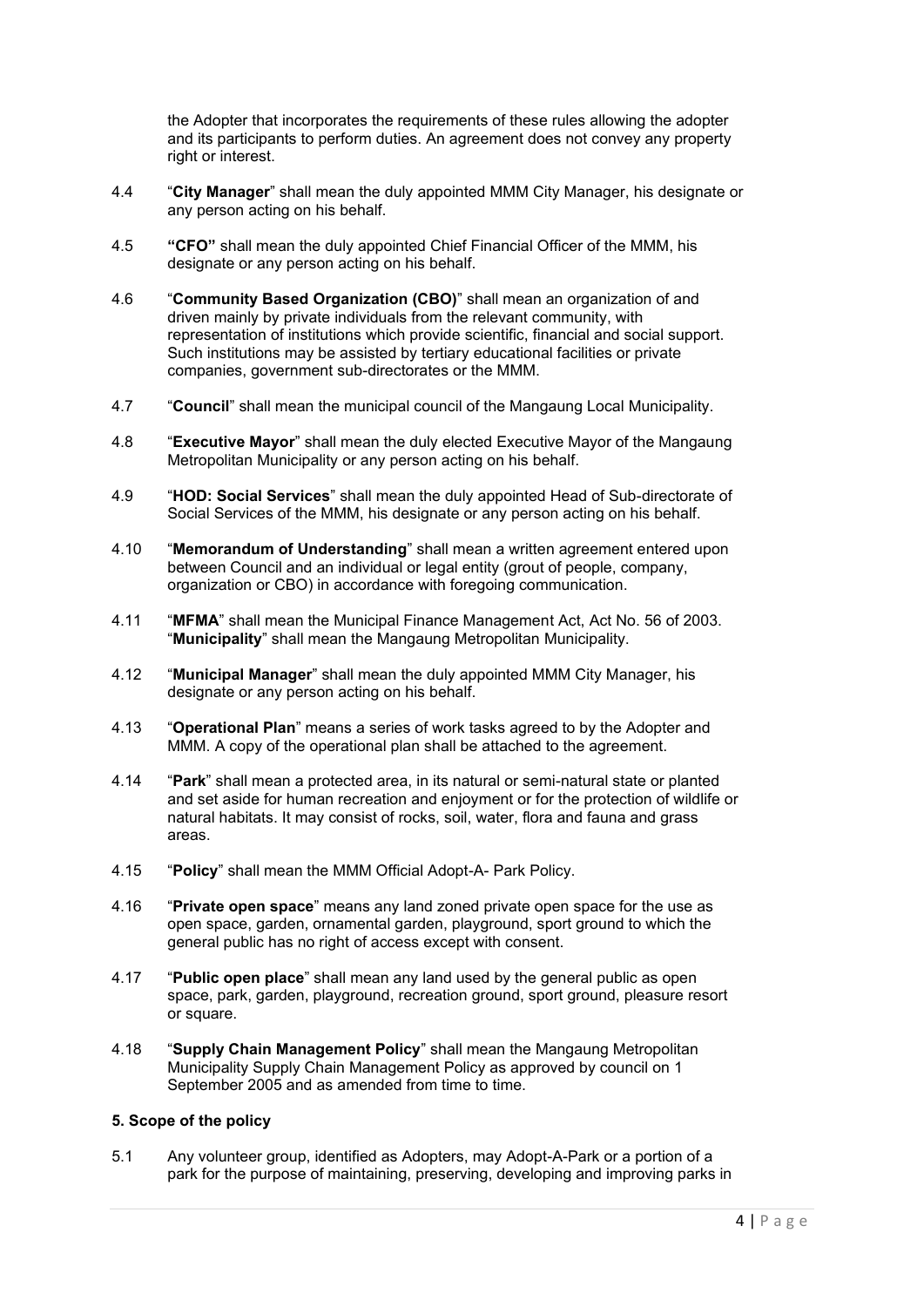the Municipality and any work activities as agreed to by the Adopter and the Municipality. The volunteers and partners to the program may include the following:  $\Box$  Individuals.

- □ Neighbourhood Associations.
- $\Box$  Neighbouring community adjacent open space.
- □ Youth Groups.
- □ Schools.
- Churches.
- □ Business sector.
- □ Sport and Outdoor Clubs.
- □ Conservancies.
- NGO's.
- $\Box$  CBO's.

#### **6. Purpose of policy**

- 6.1 The policy is designed to encourage the community to work hands-on to help keep the Municipality's parks clean, safe and attractive through debris removal by various groups of individuals as volunteers.
- 6.2 The program offers the opportunity for people to get more involved in their community in a way that promotes civic pride, appreciation and awareness.

#### **7. Benefits of adopting a park**

7.1 The benefits to both the Municipality and Community are a litter-free, attractive environment and recognition for the adopting volunteers.

# **8. Areas to adopt**

- 8.1 The entire park, trail or particular area in a park can be adopted, including:
	- $\Box$  Playgrounds
	- □ Flower Beds
	- $\Box$  Trees and Shrubs
	- Undeveloped Park Land
	- □ Sports Fields
	- □ Cemeteries
	- Courts
	- Exercise Courses

#### **9. Care for adopted areas**

- 9.1 The volunteer groups can help to take care for adopted areas mainly in the following ways:
	- □ Picking up litter
	- $\square$  Sweeping courts and pathways
	- □ Raking leaves
	- □ Reporting park hazards
	- □ Removing graffiti
	- □ Pulling weeds
	- $\Box$  Cultivating flower beds, trees and shrubs

#### **10. How to get involved**

- 10.1 The Mangaung Metropolitan Municipality will announce the Policy and its program in public and introduce it to the broader community of Mangaung.
- 10.2 The Business sector may be targeted by the Municipality as a priority and a platform will be established to engage with them and encourage them to adopt.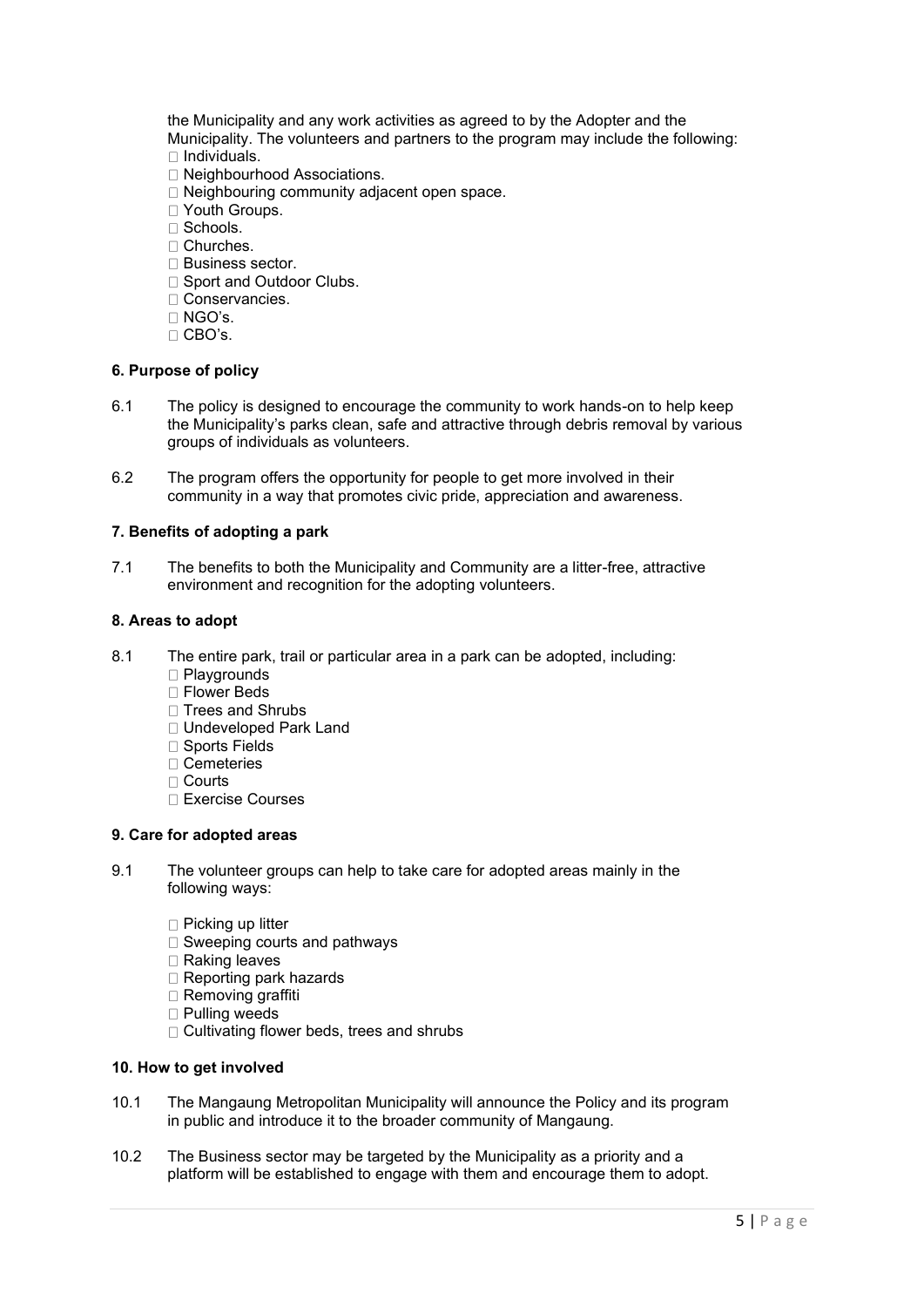- 10.3 Anyone may show interest by completing *an Adopt-A-Park application form* (refer to appendices) which is available at the Sub-Directorate Parks and Cemeteries Offices in Zola Budd street or on the Municipality website at www.mangaung.co.za.
- 10.4 The interested parties may also contact the Sub- Directorate Parks and Cemeteries of the Municipality to find out whether they offer an Adopt-A-Park program and whether the park they are interested in, is available.
- 10.5 Once the application is scrutinised and approved, it will be expected from the adopter to sign an agreement which will be binding for a particular period. (Refer to Appendices)

# **11. Policy conditions**

#### 11.1 **General Requirements**

- 11.1.1 Anyone who wishes to adopt may contact the Municipality's **Parks Offices** situated at **Zola Budd Street, Bloemfontein**, at the number **(O51) 412 7012** and ask for the name and number of the park or area they would like to adopt.
- 11.1.2 Receive and complete the Adopt-A-Park Application Form (Schedule 1), Adopt-A-Park Agreement (Schedule 2) and Volunteer Indemnity Form (Schedule 3) which are available at the physical address mentioned above or on the Municipality website at **[www.mangaung.co.za](http://www.mangaung.co.za/)**.
- 11.1.3 After assessment of the application, should the application be affirmed, the Parks Office will assign a park or area concerned to the group and contact the group to set up time to pick up equipment and receive training.
- 11.1.4 The Municipality will also award a Certificate of Adoption (Schedule 4) to the group as a token of appreciation and commitment towards the group's participation in the adopt-a-park program.
- 11.1.5 The Adopter may indicate a preference for a particular park or section of park in the application; however, applications will be processed on a first-come, first served basis. If the particular park or section of park requested by the Adopter has already been adopted, the General Manager Parks and Cemeteries, in his or her sole discretion, may allow multiple adopters, to adopt the same location, or may suggest an alternate location for adoption.
- 11.1.6 Once the location to be adopted has been determined, the Adopter and the General Manager Parks and Cemeteries will meet to create an Operational Plan. The Operational Plan will consist of a series of work tasks, agreed to by both the Adopter and the General Manager Parks and Cemeteries, to be completed by the Adopter during the term of the Agreement. The Operational Plan may include dates or time lines for completion of the work tasks. A copy of the Operational Plan will be ' attached to the Agreement.
- 11.1.7 An Agreement will be executed by the Adopter and the General Manager Parks and Cemeteries. The Agreement will list the specific requirements and obligations of the Adopter, its Participants, and MMM. No work is to be done in the park until the Agreement is fully executed. The Adopter should bring a copy of the Agreement to the work site when work is being performed.
- 11.1.8 The term of the Agreement will be for a period of one, two, or three years.
- 11.1.9 Subcontracting or assigning work to any party other than a Participant, or hiring or paying a wage or salary for work done the pursuant to the Operational Plan is prohibited and will result in termination of the Agreement.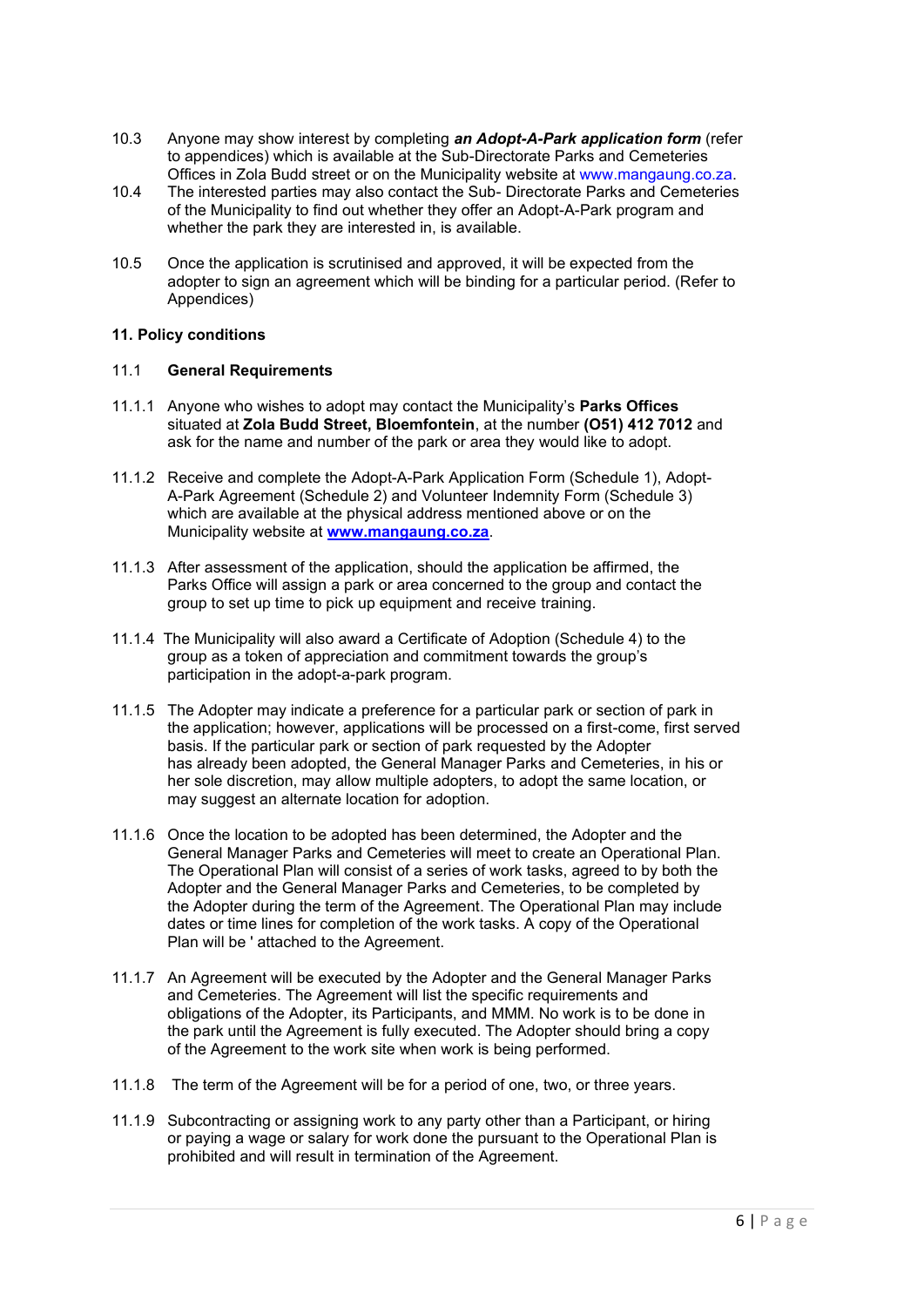- 11.1.10 The General Manager Parks and Cemeteries may terminate an Agreement for any reason including, but not limited to safety considerations, failure of the Adopter to perform the work described in the Operational Plan, or failure of the Adopter to comply with provisions of the Agreement. Termination may be issued orally or in writing.
- 11.1.11 The Adopter may terminate the Agreement upon 30 days written notice to the General Manager Parks and Cemeteries.
- 11.1.12 An Adopter has the option of renewing the Agreement for subsequent terms subject to the approval of the General Manager Parks and Cemeteries. A request for renewal of the Agreement must be submitted in writing, signed by the Adopter and submitted to the General Manager Parks and Cemeteries at least 30 days prior to the expiration date of the Agreement.
- 11.1.13 Not less than 30 days after any renewal of the Agreement, MMM and the Adopter will meet to review and make any changes to the Operational Plan. If at any time the Work Plan is amended, the updated version of the Operational Plan will be attached to the Agreement.
- 11.1.14 The Adopter shall not use the adopted park to display advertising signs or display or sell merchandise of any kind.

# 11.2 **Specific Requirements: Adopter and Participant Responsibilities**

- 11.2.1 The Adopter will be responsible and liable for the care, control, supervision and assurance of safety of all Participants. The Adopter will obtain signed copies of the waiver/ indemnity form provided by MMM from each Participant before the Participant performs any work tasks pursuant to the Agreement. The Adopter must submit the original signed waiver form to the General Manager Parks and Cemeteries within five (5) business days of receipt of the form. The Adopter may wish to keep copies of the forms for its records.
- 11.2.2 The Adopter and each Participant must comply with and abide by all laws, rules, and regulations relating to safety and use of the park, and such other terms and conditions as may be required in the Agreement. At the discretion of the General Manager Parks and Cemeteries the Adopter or individual Participants may be excluded from participation in the program and/or the Agreement may be terminated for violation of the terms of the Agreement or these rules.
- 11.2.3 The Adopter will provide adult supervision at the work site by at least one Participant over 18 years of age.
- 11.2.4 Within 24 hours of the incident, the Adopter is required to report to the General Manager Parks and Cemeteries any injury suffered by an individual while 1) performing work pursuant to the Operational Plan; or 2) present at the work site while work is performed pursuant to the Operational Plan. Upon report of an injury by the Adopter, the General Manager Parks and Cemeteries will provide the Adopter with an incident analysis report form which must be filled out and returned to the Sub- Directorate Parks and Cemeteries within 48 hours of the incident.
- 11.2.5 In addition to any other tasks provided in the Operational Plan, the Adopter is to pick up litter at least monthly and to conduct service projects at least two times a year. The General Manager Parks and Cemeteries may modify the minimum clean-up and service requirements included in the Operational Plan if, in the opinion of the General Manager Parks and Cemeteries, such modifications are warranted based on the condition and appearance of the adopted park.
- 11.2.6 The Adopter must agree to indemnify, defend, and hold harmless MMM and its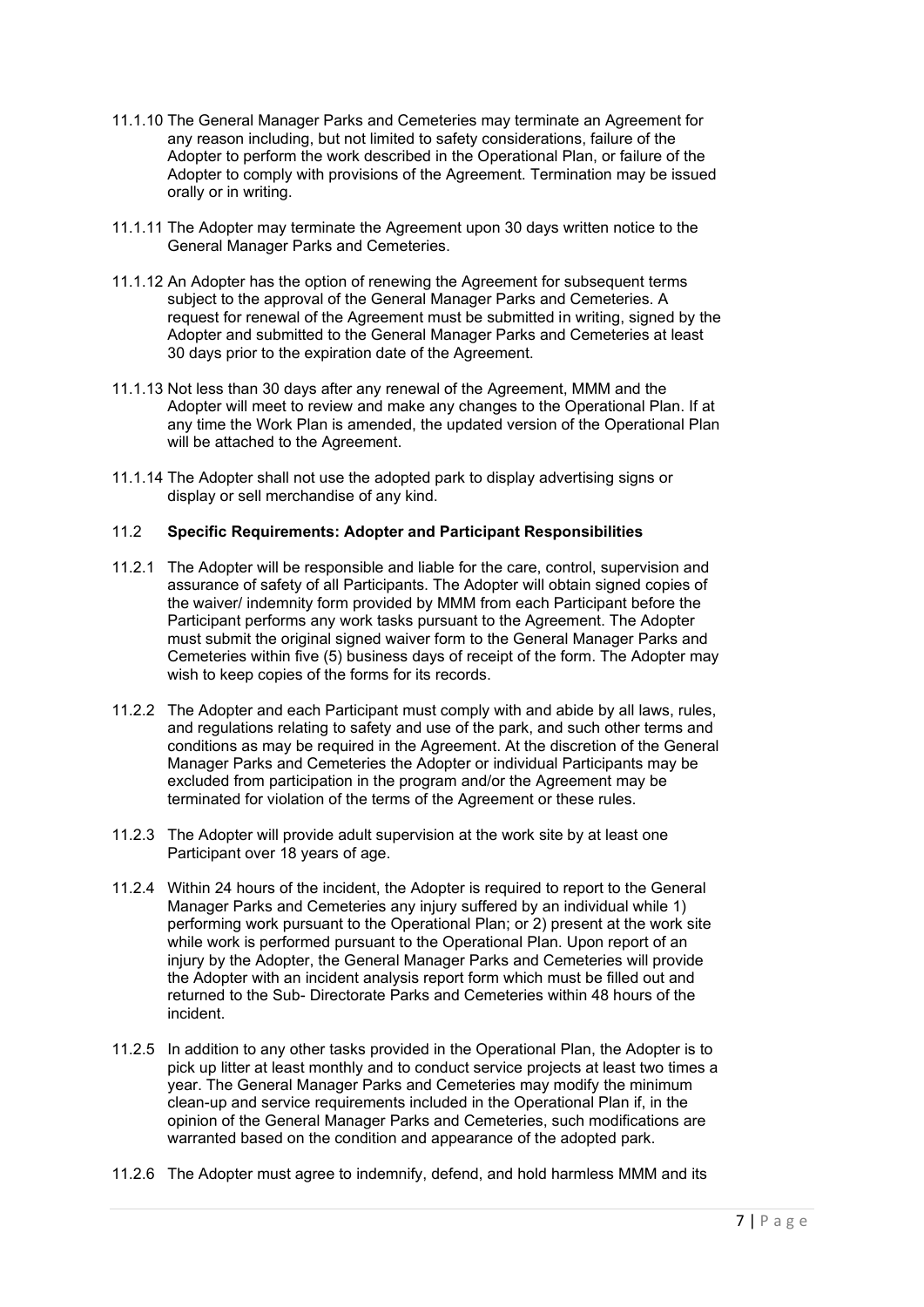officers, employees, agents and volunteers from and against any claim or demand for loss, liability, or damage, including claims for property damage and personal injury arising out of any activity undertaken by the Adopter or the Adopter's employees, officials, agents or volunteers on the premises of the Adopted Park and in performance of the Operational Plan.

- 11.2.7 Supplies, materials, and work area signs furnished by the General Manager Parks and Cemeteries on behalf of MMM will be obtained from and returned to the General Manager Parks and Cemeteries during regular business hours. The Adopter may furnish its own additional supplies for its exclusive use, at no cost to MMM.
- 11.2.8 The Adopter will be responsible for appointing or selecting a spokesperson to act as the representative of the Adopter in matters relating to the Agreement. The Adopter may change the spokesperson at any time by providing written notice of the change and contact information for the new spokesperson to the General Manager Parks and Cemeteries.
- 11.2.9 The Adopter will be responsible for placing litter and noxious weeds in trash bags furnished by MMM and for conducting other work activities as described in the Operational Plan.

#### **12. Terms and conditions for adoption**

- 12.1 Adoption period or term is for a period of one year (twelve months) and the period may annually be renewed or extended for another period of one year should the performance be found satisfactory by the Municipality after the Municipality has made its own evaluation.
- 12.2 Monitoring and maintenance of the park should be done on a weekly basis, usually at least once a week during the summer season and as weather permits in the winter season, at least once per month. Some sites may require additional time commitments.
- 12.3 The adopting group will be required to have a supervisor and additional members, for the purposes of managing the park.
- 12.4 The adopting group shall be required to annually submit a report to the Municipality for the Municipality's evaluation purposes.
- 12.5 The Municipality will allow the adopting group's sign to be put up on the park or area to acknowledge the group's participation in the program. This advertising move must not be in conflict with the provisions of the Municipality's Outdoor Advertising By-laws.
- 12.6 The volunteers in the adopting group shall not be paid or receive any other remuneration for their services of keeping the park.
- 12.7 Each individual in the group shall be required to conclude a volunteer indemnity form (Schedule 3) with the Municipality.
- 12.8 The adopting group, represented by the supervisor, shall be required to conclude an agreement (Schedule 2) with the Municipality, represented by Head: Social Development and the duration of the agreement so concluded should be in line with the period of adoption, that is, for a period of one year at a time.
- 12.9 Any volunteer in the group should be 21 years or above to participate and sign the volunteer indemnity form (Schedule 3) or if he/she are below 21 years, he/she can be represented by his/her parent or guardian.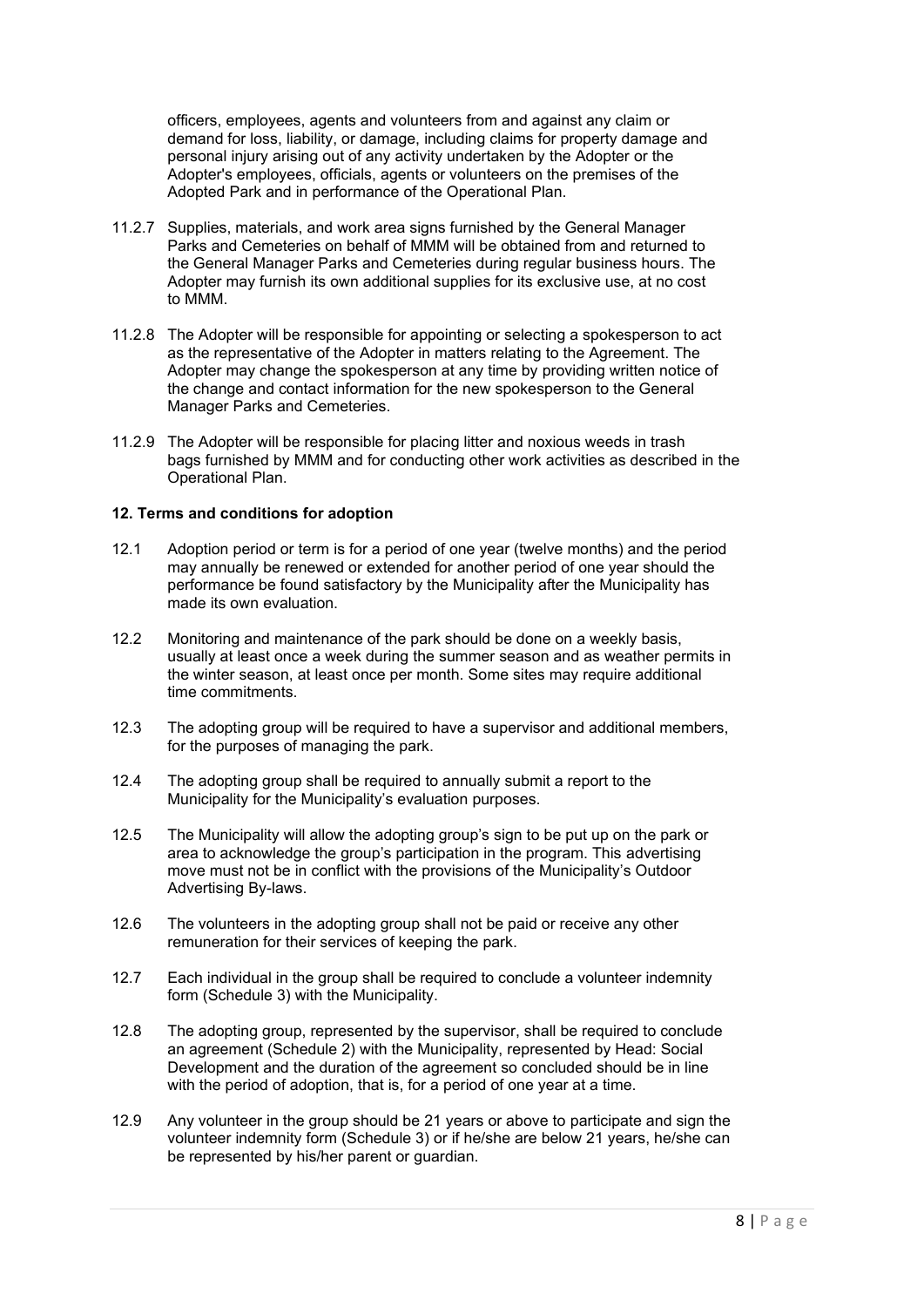- 12.10 The Municipality will provide necessary equipment's upon request by the group.
- 12.11 The Municipality shall be mainly responsible for collecting and disposing of the refuse.
- 12.12 The Municipality will annually hold an event whereat the best performing groups will be honoured by awarded Certificates of Excellent Performance (Schedule 5) in recognition of their outstanding performance as far the program is concerned.
- 12.13 The Municipality shall, in its annual budget, allocate funds for the purposes of the program and the program should form park of the Municipality's Integrated Development Plan (IDP) projects.
- 12.14 Task guidelines for adopting groups must as and be provided for in the Adopt-a-Park Agreement (Schedule 2).
- 12.15 The Municipality shall welcome donations as part of the program and to raise funds for worthy park improvements.

#### **13. Training and mentoring of volunteers**

- 13.1 Once the application is affirmed, all the volunteers in the group will be required to undergo a basic training and mentoring on how to execute their tasks for a period of at least three months.
- 13.2 Volunteers should at least be able to read and understand, and shall further be required to comply with all the parks regulations, environmental issues as well as the health and safety requirements involved in their tasks.

# **14. Recognition**

- 14.1 Recognition will be an integral part of this programme and the success will highly rely on what format the recognition will be.
- 14.2 Recognition will be in the following forms:
- 14.2.1 Erecting of plaques or bill boards on the areas as to formally announce their partnership with the Municipality. The quantity of bill boards erected on a site will be allowed in accordance with the size of the area maintained or developed. The general criteria is as follows:
	- $\Box$ An area equal and smaller than 5000 square meters – 1 billboard.
	- $\Box$ An area from 5000 square meters to 10 000 square meters – 2 billboards.
	- $\Box$ An area from 10 000 square meters to 20 000 square meters – 4 billboards.
	- $\Box$ The maximum amount of billboards that may be erected must not exceed 4 billboards.
- 14.2.2 Media coverage where the Executive Mayor of Mangaung will publically announced the contributors and recognizes their contribution with the necessary media coverage attached to that.
- 14.2.3 A formal Certificate of adoption and contribution towards the program, signed by the Executive Mayor and City Manager as a token of appreciation. (Refer to Appendices)
- 14.3 MMM will design, furnish and erect a sign on the adopted park premises with the Adopter's name or acronym displayed. The sign will remain the property of MMM and will be removed by MMM upon expiration or termination of this agreement. The acknowledgement sign is not intended as advertising or as a memorial. Items such as an internet address, website, or telephone number will not be allowed.